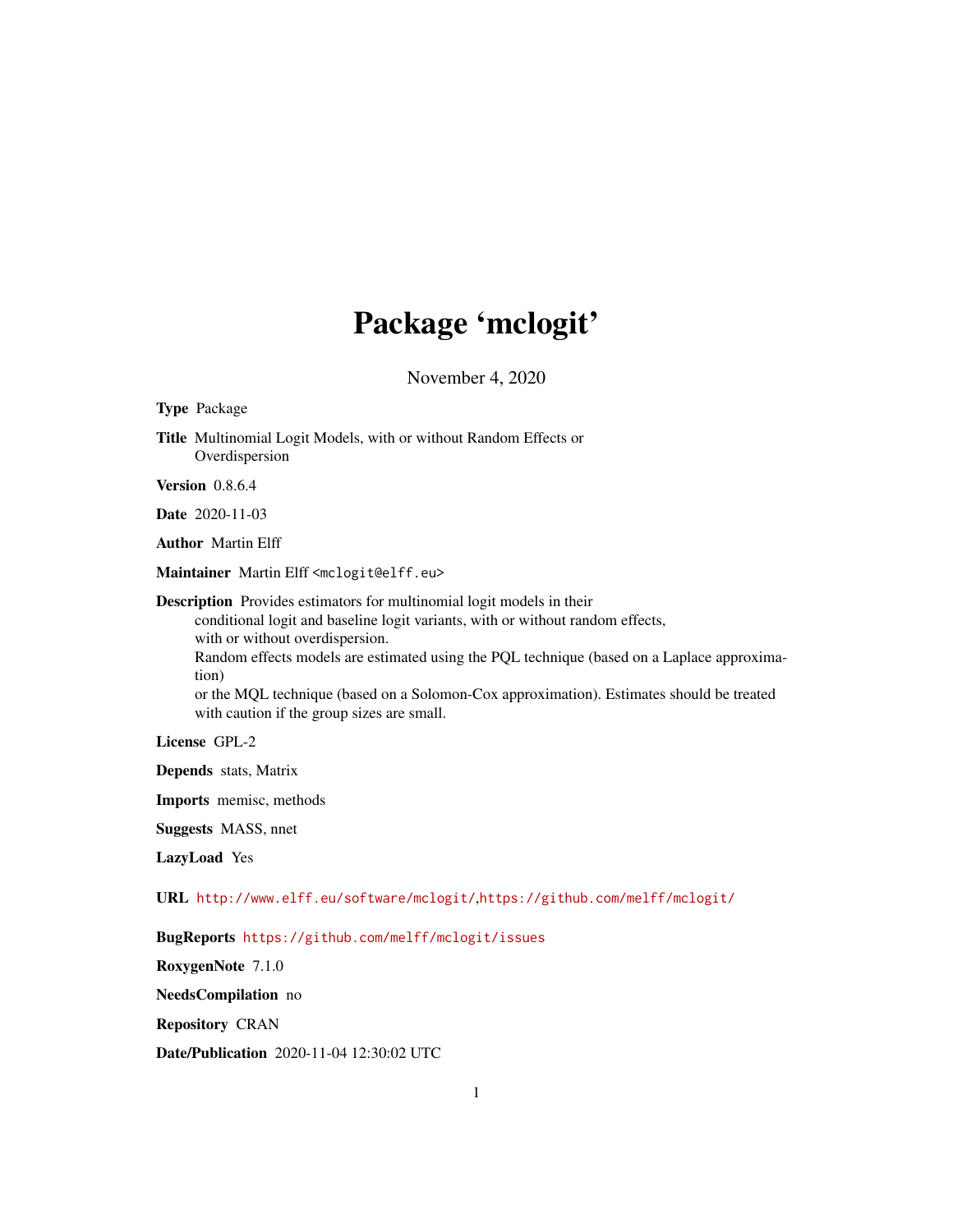# <span id="page-1-0"></span>R topics documented:

| Index | 18 |
|-------|----|
|       |    |
|       |    |
|       |    |
|       |    |
|       |    |
|       |    |
|       |    |
|       |    |
|       |    |
|       |    |

<span id="page-1-1"></span>dispersion *Overdispersion in Multinomial Logit Models*

# Description

The function dispersion() extracts the dispersion parameter from a multinomial logit model or computes a dispersion parameter estimate based on a given method. This dispersion parameter can be attached to a model using update(). It can also given as an argument to summary().

#### Usage

```
dispersion(object,method, ...)
## S3 method for class 'mclogit'
dispersion(object,method=NULL, ...)
```
# Arguments

| object  | an object that inherits class "mclogit". When passed to dispersion(), it<br>should be the result of a call of $mclogit()$ of $mblogit()$ , without random ef-<br>fects.                                                                             |
|---------|-----------------------------------------------------------------------------------------------------------------------------------------------------------------------------------------------------------------------------------------------------|
| method  | a character string, either "Afroz", "Fletcher", "Pearson", or "Deviance",<br>that specifies the estimator of the dispersion; or NULL, in which case the default<br>estimator, "Afroz" is used. The estimators are discussed in Afroz et al. (2019). |
| $\cdot$ | other arguments, ignored or passed to other methods.                                                                                                                                                                                                |

# References

Afroz, Farzana, Matt Parry, and David Fletcher. (2019). "Estimating Overdispersion in Sparse Multinomial Data." *Biometrics*, early view. <https://doi.org/10.1111/biom.13194>.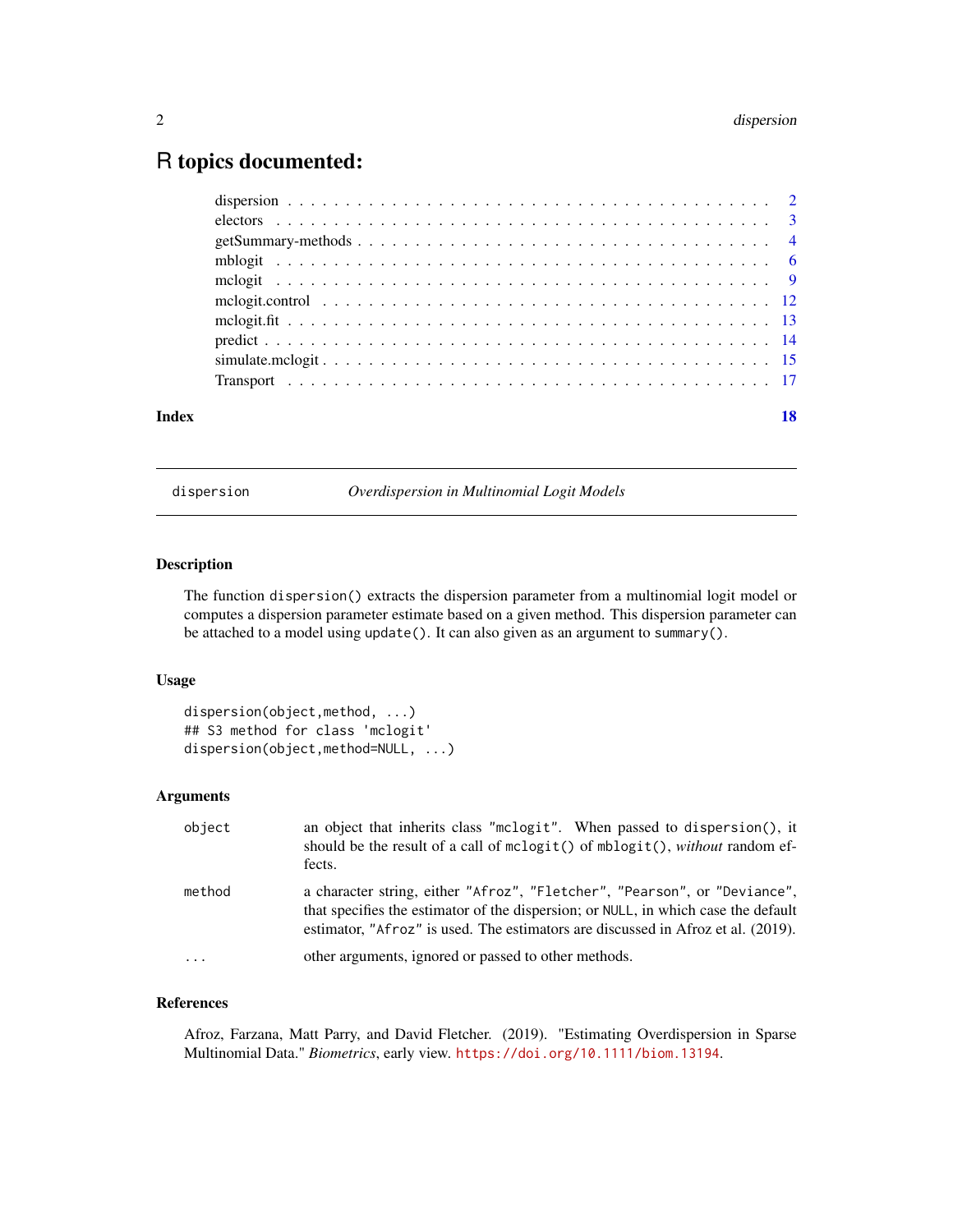#### <span id="page-2-0"></span>electors 3

#### Examples

```
library(MASS) # For 'housing' data
# Note that with a factor response and frequency weighted data,
# Overdispersion will be overestimated:
house.mblogit \leq mblogit(Sat \sim Infl + Type + Cont, weights = Freq,
                         data = housing)
dispersion(house.mblogit,method="Afroz")
dispersion(house.mblogit,method="Deviance")
summary(house.mblogit)
phi.Afroz <- dispersion(house.mblogit,method="Afroz")
summary(house.mblogit, dispersion=phi.Afroz)
summary(update(house.mblogit, dispersion="Afroz"))
# In order to be able to estimate overdispersion accurately,
# data like the above (which usually comes from applying
# 'as.data.frame' to a contingency table) the model has to be
# fitted with the optional argument 'from.table=TRUE':
house.mblogit.corrected <- mblogit(Sat ~ Infl + Type + Cont, weights = Freq,
                                   data = housing, from.table=TRUE,
                                   dispersion="Afroz")
# Now the estimated dispersion parameter is no longer larger than 20,
# but just bit over 1.0.
summary(house.mblogit.corrected)
```
electors *Class, Party Position, and Electoral Choice*

#### Description

This is an artificial data set on electoral choice as influenced by class and party positions.

#### Usage

```
data(electors)
```
#### Format

A data frame containing the following variables:

class class position of voters

party party that runs for election

Freq freqency by which each party list is chosen by members of each class

time time variable, runs from zero to one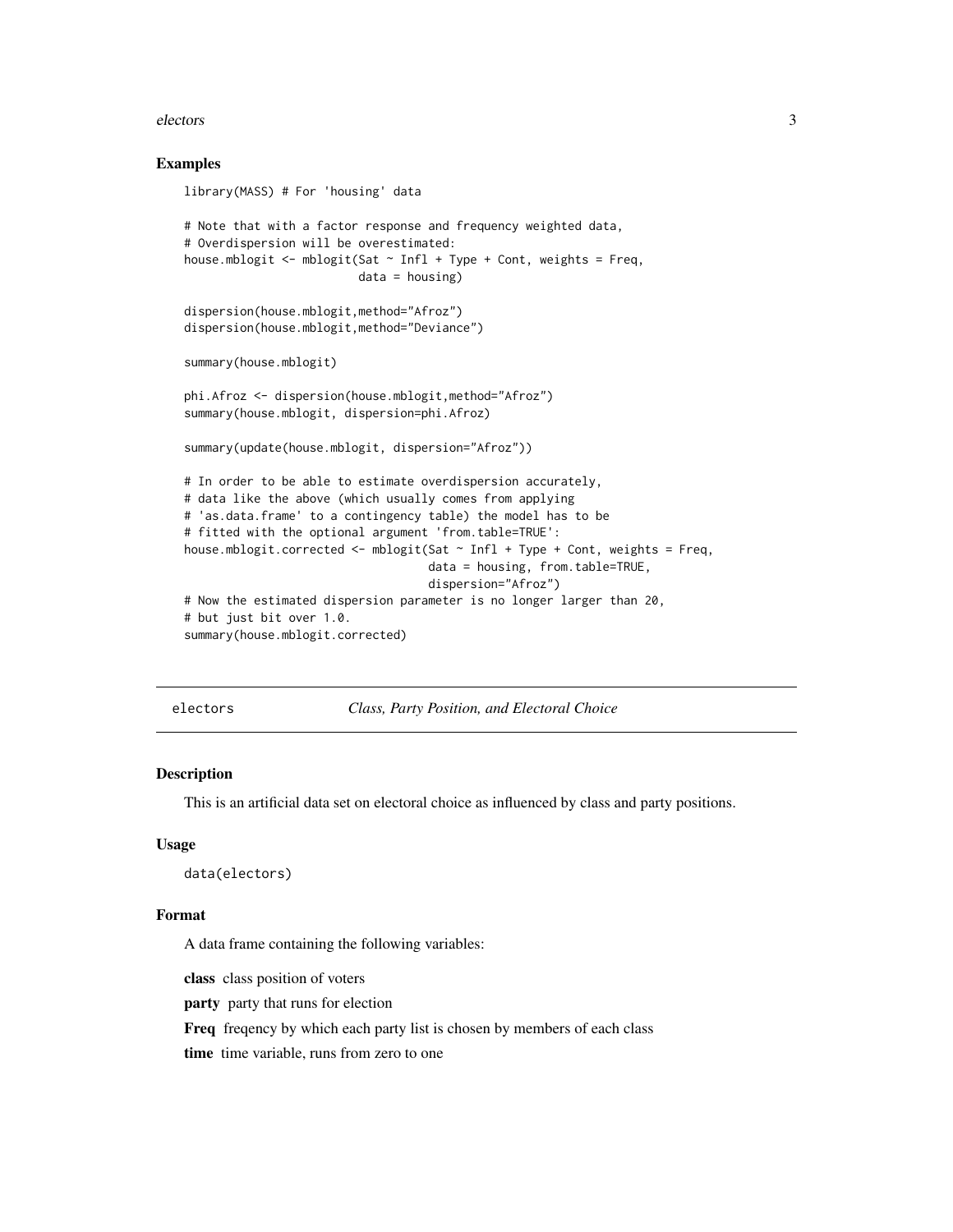<span id="page-3-0"></span>econ.left economic-policy "leftness" of each party welfare emphasis of welfare expansion of each party auth position on authoritarian issues

# Examples

```
data(electors)
summary(mclogit(
  cbind(Freq,interaction(time,class))~econ.left+welfare+auth,
  data=electors))
summary(mclogit(
  cbind(Freq,interaction(time,class))~econ.left/class+welfare/class+auth/class,
  data=electors))
# This takes a bit longer.
summary(mclogit(
  cbind(Freq,interaction(time,class))~econ.left/class+welfare/class+auth/class,
  random=~1|party.time,
  data=within(electors,party.time<-interaction(party,time))))
summary(mclogit(
  cbind(Freq,interaction(time,class))~econ.left/(class*time)+welfare/class+auth/class,
  random=~1|party.time,
  data=within(electors,{
        party.time <-interaction(party,time)
        econ.left.sq <- (econ.left-mean(econ.left))^2
        })))
```
getSummary-methods *'getSummary' Methods*

## Description

[getSummary](#page-0-0) methods for use by [mtable](#page-0-0)

# Usage

```
## S3 method for class 'mblogit'
getSummary(obj,
            alpha=.05,
            ...)
## S3 method for class 'mclogit'
getSummary(obj,
            alpha=.05,
            rearrange=NULL,
```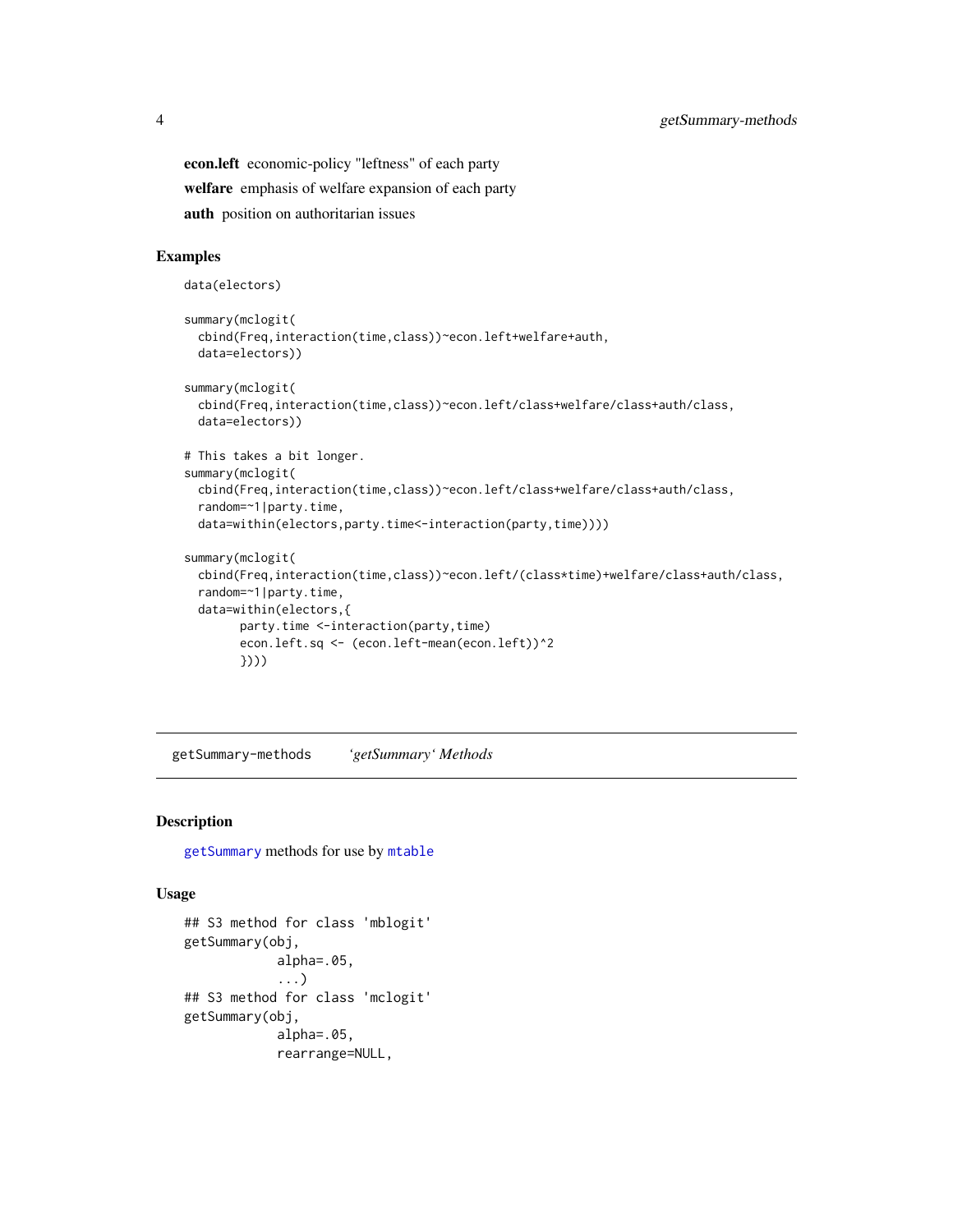### <span id="page-4-0"></span>getSummary-methods 5

```
...)
## S3 method for class 'mmblogit'
getSummary(obj,
            alpha=.05,
            ...)
## S3 method for class 'mmclogit'
getSummary(obj,
            alpha=.05,
            rearrange=NULL,
            ...)
```
#### Arguments

| obi       | an object returned by mblogit or mclogit                                                                                                                                                                                                                                                                       |
|-----------|----------------------------------------------------------------------------------------------------------------------------------------------------------------------------------------------------------------------------------------------------------------------------------------------------------------|
| alpha     | level of the confidence intervals; their coverage should be 1-alpha/2                                                                                                                                                                                                                                          |
| rearrange | an optional named list of character vectors. Each element of the list designates<br>a column in the table of estimates, and each element of a character vector refers<br>to a coefficient. Names of list elements become column heads and names of the<br>character vector elements become coefficient labels. |
| $\ddotsc$ | further arguments; ignored.                                                                                                                                                                                                                                                                                    |

# Examples

```
## Not run:
summary(classd.model <- mclogit(cbind(Freq,choice.set)~
                   (econdim1.sq+nonmatdim1.sq+nonmatdim2.sq)+
                   (econdim1+nonmatdim1+nonmatdim2)+
                   (econdim1+nonmatdim1+nonmatdim2):classd,
                  data=mvoteint.classd,random=~1|mvoteint/eb,
                  subset=classd!="Farmers"))
myGetSummary.classd <- function(x)getSummary.mclogit(x,rearrange=list(
        "Econ. Left/Right"=c(
                    "Squared effect"="econdim1.sq",
                    "Linear effect"="econdim1",
                    " x Intermediate/Manual worker"="econdim1:classdIntermediate",
                    " x Service class/Manual worker"="econdim1:classdService class",
                    " x Self-employed/Manual worker"="econdim1:classdSelf-employed"
                    ),
        "Lib./Auth."=c(
                    "Squared effect"="nonmatdim1.sq",
                    "Linear effect"="nonmatdim1",
                    " x Intermediate/Manual worker"="nonmatdim1:classdIntermediate",
                    " x Service class/Manual worker"="nonmatdim1:classdService class",
                    " x Self-employed/Manual worker"="nonmatdim1:classdSelf-employed"
                    ),
        "Mod./Trad."=c(
                    "Squared effect"="nonmatdim2.sq",
                    "Linear effect"="nonmatdim2",
                    " x Intermediate/Manual worker"="nonmatdim2:classdIntermediate",
```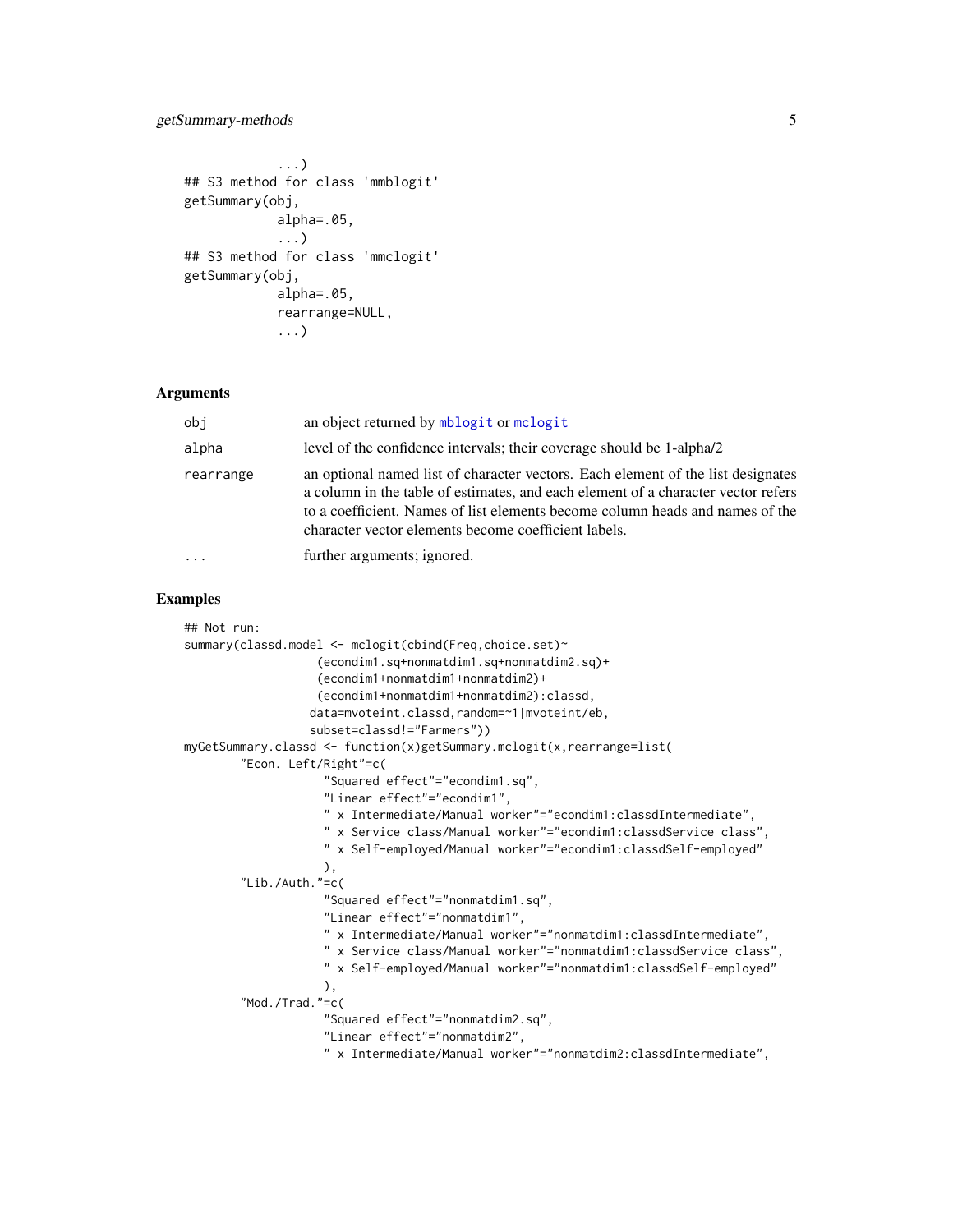```
" x Service class/Manual worker"="nonmatdim2:classdService class",
" x Self-employed/Manual worker"="nonmatdim2:classdSelf-employed"
)
```
))

| library(memisc)<br>mtable(classd.model,getSummary=myGetSummary.classd)<br># Output would look like so: |                             |            |            |
|--------------------------------------------------------------------------------------------------------|-----------------------------|------------|------------|
|                                                                                                        |                             |            |            |
| #                                                                                                      | Econ. Left/Right Lib./Auth. |            | Mod./Trad. |
| # Squared effect                                                                                       | 0.030                       | 0.008      | $-0.129**$ |
| #                                                                                                      | (0.081)                     | (0.041)    | (0.047)    |
| # Linear effect                                                                                        | $-0.583***$                 | -0.038     | $0.137**$  |
| #                                                                                                      | (0.063)                     | (0.041)    | (0.045)    |
| x Intermediate/Manual worker<br>#                                                                      | 0.632***                    | -0.029     | $-0.015$   |
| #                                                                                                      | (0.026)                     | (0.020)    | (0.019)    |
| x Service class/Manual worker<br>#                                                                     | $1.158***$                  | 0.084**    | 0.000      |
| #                                                                                                      | (0.040)                     | (0.032)    | (0.030)    |
| x Self-employed/Manual worker<br>#                                                                     | $1.140***$                  | $0.363***$ | $0.112***$ |
| #                                                                                                      | (0.035)                     | (0.027)    | (0.026)    |
| # Var(mvoteint)                                                                                        | $1.080***$                  |            |            |
| #                                                                                                      | (0.000)                     |            |            |
| # Var(mvoteint x eb)                                                                                   | $0.118***$                  |            |            |
| #                                                                                                      | (0.000)                     |            |            |
| ---------------------------------                                                                      |                             |            |            |
| # Dispersion                                                                                           | 1.561                       |            |            |
| # Deviance                                                                                             | 15007.0                     |            |            |
| # N                                                                                                    | 173445                      |            |            |
|                                                                                                        |                             |            |            |

## End(Not run)

<span id="page-5-1"></span>mblogit *Baseline-Category Logit Models for Categorical and Multinomial Responses*

# Description

The function mblogit fits baseline-category logit models for categorical and multinomial count responses with fixed alternatives.

# Usage

```
mblogit(
  formula,
  data = parent.frame(),
  random = NULL,
  subset,
  weights = NULL,
```
<span id="page-5-0"></span>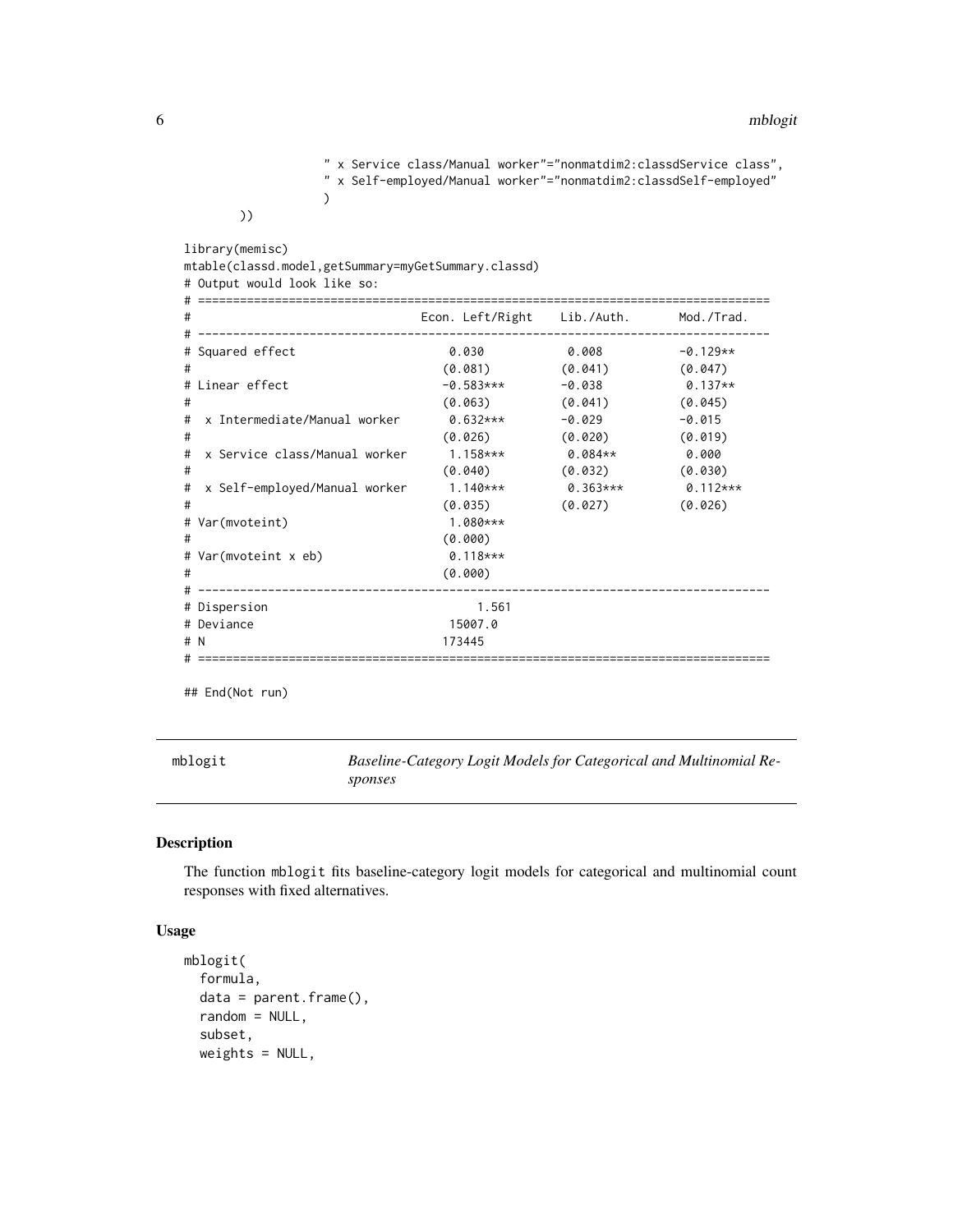#### <span id="page-6-0"></span>mblogit **7**

```
na.action = getOption("na.action"),
 model = TRUE,x = FALSE,
 y = TRUE,contrasts = NULL,
 method = NULL,
 estimator = c("ML", "REML"),dispersion = FALSE,
  from.table = FALSE,
 groups = NULL,
 control = if (length(random)) mmclogit.control(...) else mclogit.control(...),
  ...
\mathcal{L}
```
# Arguments

| formula    | the model formula. The response must be a factor or a matrix of counts.                                                                                                                                                                                                                         |
|------------|-------------------------------------------------------------------------------------------------------------------------------------------------------------------------------------------------------------------------------------------------------------------------------------------------|
| data       | an optional data frame, list or environment (or object coercible by as . data. frame<br>to a data frame) containing the variables in the model. If not found in data,<br>the variables are taken from environment (formula), typically the environment<br>from which glm is called.             |
| random     | an optional formula that specifies the random-effects structure or NULL.                                                                                                                                                                                                                        |
| subset     | an optional vector specifying a subset of observations to be used in the fitting<br>process.                                                                                                                                                                                                    |
| weights    | an optional vector of weights to be used in the fitting process. Should be NULL<br>or a numeric vector.                                                                                                                                                                                         |
| na.action  | a function which indicates what should happen when the data contain NAs. The<br>default is set by the na. action setting of options, and is na. fail if that is<br>unset. The 'factory-fresh' default is na.omit. Another possible value is NULL,<br>no action. Value na exclude can be useful. |
| model      | a logical value indicating whether <i>model frame</i> should be included as a compo-<br>nent of the returned value.                                                                                                                                                                             |
| x, y       | logical values indicating whether the response vector and model matrix used in<br>the fitting process should be returned as components of the returned value.                                                                                                                                   |
| contrasts  | an optional list. See the contrasts. arg of model. matrix. default.                                                                                                                                                                                                                             |
| method     | NULL or a character string, either "PQL" or "MQL", specifies the type of the<br>quasilikelihood approximation to be used if a random-effects model is to be<br>estimated.                                                                                                                       |
| estimator  | a character string; either "ML" or "REML", specifies which estimator is to be<br>used/approximated.                                                                                                                                                                                             |
| dispersion | a logical value or a character string; whether and how a dispersion parameter<br>should be estimated. For details see dispersion.                                                                                                                                                               |
| from.table | a logical value; do the data represent a contingency table, e.g. were created by<br>applying as.data.frame() a the result of table() or xtabs(). This relevant<br>only if the response is a factor. This argument should be set to TRUE if the data do                                          |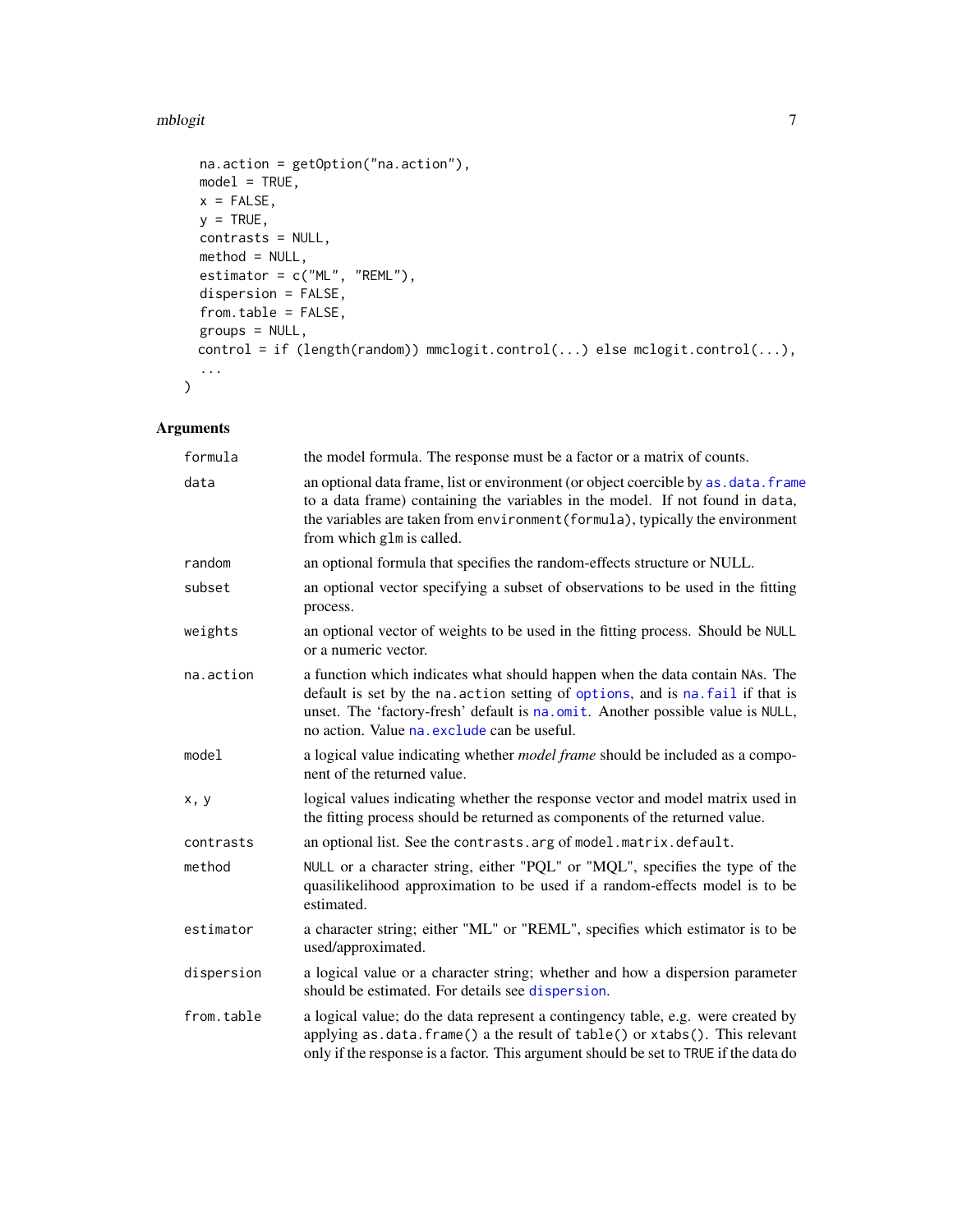<span id="page-7-0"></span>

|         | come from a contingency table. Correctly setting from. table=TRUE in this case,<br>will lead to efficiency gains in computing, but more importantly overdispersion<br>will correctly be computed if present. |
|---------|--------------------------------------------------------------------------------------------------------------------------------------------------------------------------------------------------------------|
| groups  | an optional formula that specifies groups of observations relevant for the speci-<br>fication of overdispersed response counts.                                                                              |
| control | a list of parameters for the fitting process. See mclogit.control                                                                                                                                            |
| .       | arguments to be passed to mclogit.control or mmclogit.control                                                                                                                                                |

### Details

The function mblogit internally rearranges the data into a 'long' format and uses [mclogit.fit](#page-12-1) to compute estimates. Nevertheless, the 'user data' is unaffected.

## Value

mblogit returns an object of class "mblogit", which has almost the same structure as an object of class ["glm"](#page-0-0). The difference are the components coefficients, residuals, fitted.values, linear.predictors, and y, which are matrices with number of columns equal to the number of response categories minus one.

# References

Agresti, Alan (2002). *Categorical Data Analysis.* 2nd ed, Hoboken, NJ: Wiley. [https://doi.](https://doi.org/10.1002/0471249688) [org/10.1002/0471249688](https://doi.org/10.1002/0471249688)

Breslow, N.E. and D.G. Clayton (1993). "Approximate Inference in Generalized Linear Mixed Models". *Journal of the American Statistical Association* 88 (421): 9-25. [https://doi.org/10.](https://doi.org/10.1080/01621459.1993.10594284) [1080/01621459.1993.10594284](https://doi.org/10.1080/01621459.1993.10594284)

#### See Also

The function [multinom](#page-0-0) in package **nnet** also fits multinomial baseline-category logit models, but has a slightly less convenient output and does not support overdispersion or random effects. However, it provides some other options. Baseline-category logit models are also supported by the package VGAM, as well as some reduced-rank and (semi-parametric) additive generalisations. The package mnlogit estimates logit models in a way optimized for large numbers of alternatives.

#### Examples

```
library(MASS) # For 'housing' data
library(nnet)
library(memisc)
(house.mult<- multinom(Sat \sim Infl + Type + Cont, weights = Freq,
                       data = housing))
(house.mblogit \leq mblogit(Sat \sim Infl + Type + Cont, weights = Freq,
                          data = housing))
```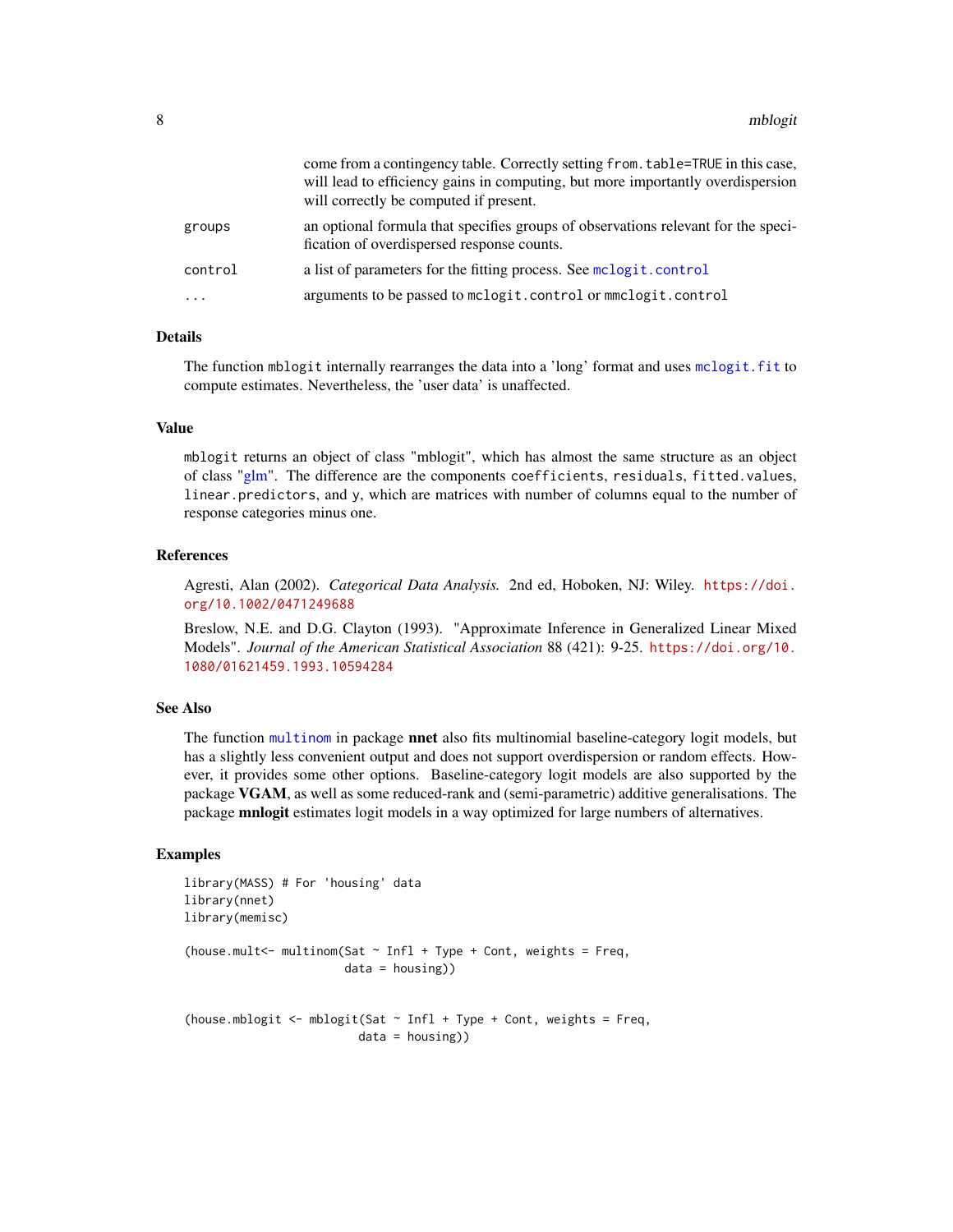#### <span id="page-8-0"></span>mclogit 9

summary(house.mult)

```
summary(house.mblogit)
```
mtable(house.mblogit)

<span id="page-8-1"></span>mclogit *Conditional Logit Models and Mixed Conditional Logit Models*

#### Description

mclogit fits conditional logit models and mixed conditional logit models to count data and individual choice data, where the choice set may vary across choice occasions.

Conditional logit models without random effects are fitted by Fisher-scoring/IWLS. Models with random effects (mixed conditional logit models) are estimated via maximum likelihood with a simple Laplace aproximation (aka PQL).

#### Usage

```
mclogit(formula, data=parent.frame(), random=NULL,
       subset, weights = NULL, offset=NULL, na.action = getOption("na.action"),
       model = TRUE, x = FALSE, y = TRUE, contrasts=NULL,
       method = NULL, estimator=c("ML","REML"),
       dispersion = FALSE,
       start=NULL,
        control=if(length(random))
                    mmclogit.control(...)
                else mclogit.control(...), ...)
## S3 method for class 'mclogit'
update(object, formula., dispersion, ...)
## S3 method for class 'mclogit'
summary(object, dispersion = NULL, correlation = FALSE,
        symbolic.cor = FALSE, ...)
```
# Arguments

formula a model formula: a symbolic description of the model to be fitted. The left-hand side contains is expected to be a two-column matrix. The first column contains the choice counts or choice indicators (alternative is chosen=1, is not chosen=0). The second column contains unique numbers for each choice set. If individual-level data is used, choice sets correspond to the individuals, if ag-

gregated data with choice counts are used, choice sets may e.g. correspond to covariate classes within clusters.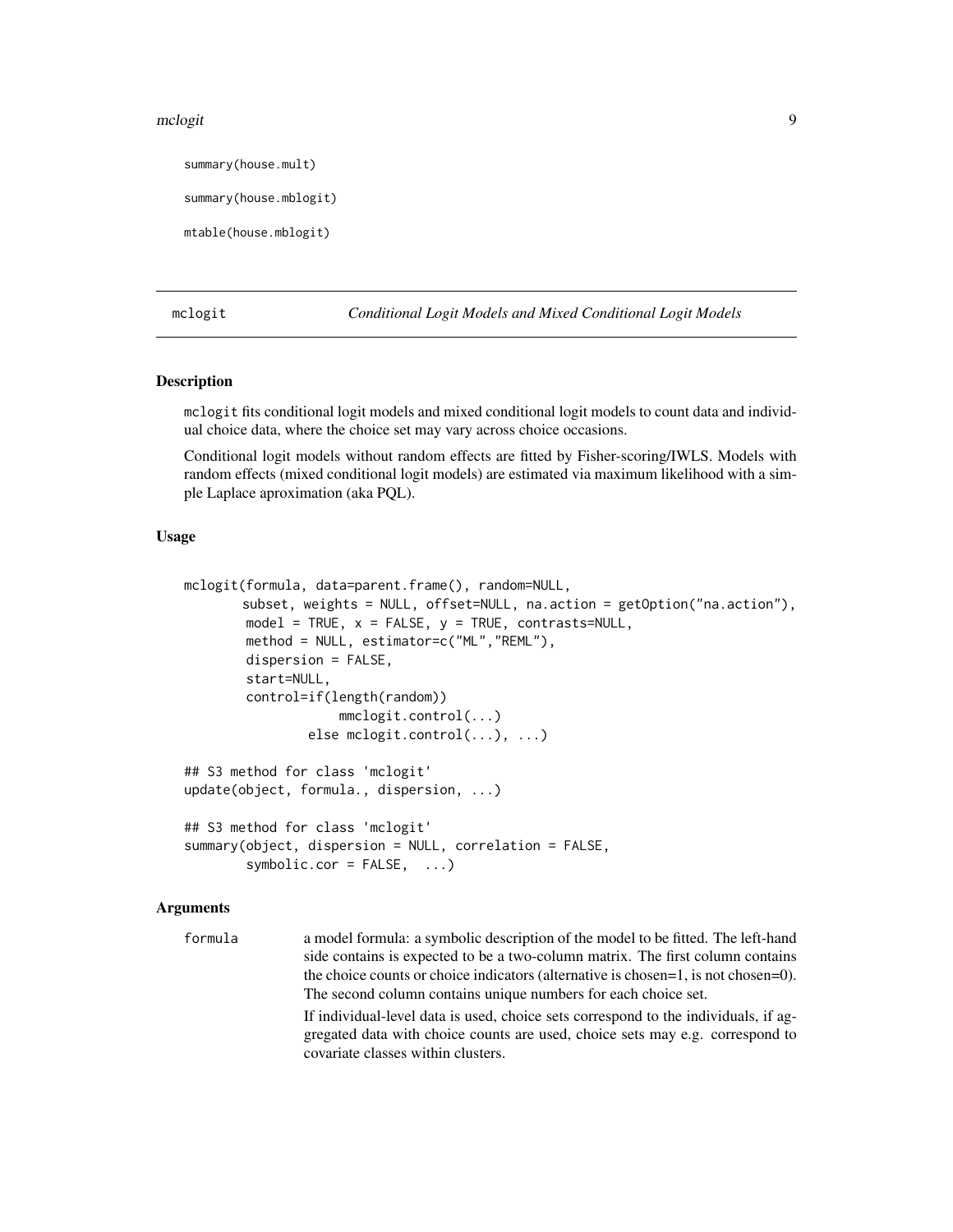<span id="page-9-0"></span>

|              | The right-hand of the formula contains choice predictors. It should be noted that<br>constants are deleted from the formula as are predictors that do not vary within<br>choice sets.                                                                                                            |
|--------------|--------------------------------------------------------------------------------------------------------------------------------------------------------------------------------------------------------------------------------------------------------------------------------------------------|
| data         | an optional data frame, list or environment (or object coercible by as . data. frame<br>to a data frame) containing the variables in the model. If not found in data,<br>the variables are taken from environment (formula), typically the environment<br>from which glm is called.              |
| random       | an optional formula that specifies the random-effects structure or NULL.                                                                                                                                                                                                                         |
| weights      | an optional vector of weights to be used in the fitting process. Should be NULL<br>or a numeric vector.                                                                                                                                                                                          |
| offset       | an optional model offset. Currently only supported for models without random<br>effects.                                                                                                                                                                                                         |
| subset       | an optional vector specifying a subset of observations to be used in the fitting<br>process.                                                                                                                                                                                                     |
| na.action    | a function which indicates what should happen when the data contain NAs. The<br>default is set by the na. action setting of options, and is na. fail if that is<br>unset. The 'factory-fresh' default is na.omit. Another possible value is NULL,<br>no action. Value na. exclude can be useful. |
| start        | an optional numerical vector of starting values for the conditional logit parame-<br>ters.                                                                                                                                                                                                       |
| model        | a logical value indicating whether <i>model frame</i> should be included as a compo-<br>nent of the returned value.                                                                                                                                                                              |
| x, y         | logical values indicating whether the response vector and model matrix used in<br>the fitting process should be returned as components of the returned value.                                                                                                                                    |
| contrasts    | an optional list. See the contrasts. arg of model. matrix. default.                                                                                                                                                                                                                              |
| method       | NULL or a character string, either "PQL" or "MQL", specifies the type of the<br>quasilikelihood approximation to be used if a random-effects model is to be<br>estimated.                                                                                                                        |
| estimator    | a character string; either "ML" or "REML", specifies which estimator is to be<br>used/approximated.                                                                                                                                                                                              |
| dispersion   | a real number used as dispersion parameter; a character vector that specifies the<br>method to compute the dispersion; a logical value – if TRUE the default method<br>("Afroz") is used, if FALSE, the dispersion parameter is set to 1, that is, no<br>dispersion. For details see dispersion. |
| control      | a list of parameters for the fitting process. See mclogit.control                                                                                                                                                                                                                                |
|              | arguments to be passed to mclogit.control or mmclogit.control                                                                                                                                                                                                                                    |
| object       | an object that inherits class "mclogit". When passed to dispersion(), it<br>should be the result of a call of mclogit() of mblogit(), without random ef-<br>fects.                                                                                                                               |
| formula.     | a changes to the model formula, see update.default and update.formula.                                                                                                                                                                                                                           |
| correlation  | logical; see summary. 1m.                                                                                                                                                                                                                                                                        |
| symbolic.cor | logical; see summary. 1m.                                                                                                                                                                                                                                                                        |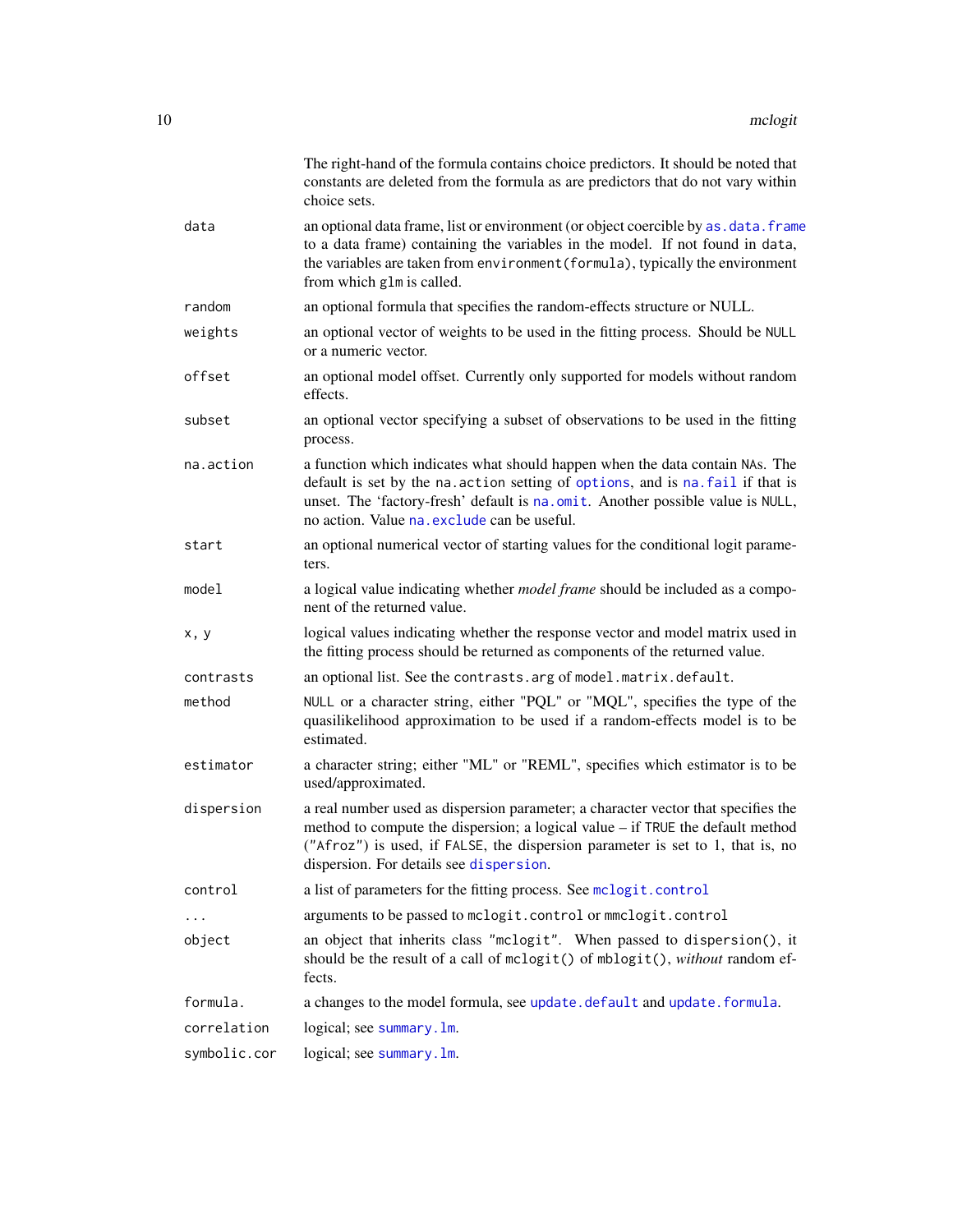#### <span id="page-10-0"></span>mclogit the contract of the contract of the contract of the contract of the contract of the contract of the contract of the contract of the contract of the contract of the contract of the contract of the contract of the co

#### Value

mclogit returns an object of class "mclogit", which has almost the same structure as an object of class ["glm"](#page-0-0).

#### Note

Covariates that are constant within choice sets are automatically dropped from the model formula specified by the formula argument of mclogit.

If the model contains random effects, these should

- either vary within choice sets (e.g. the levels of a factor that defines the choice sets should not be nested within the levels of factor)
- or be random coefficients of covariates that vary within choice sets.

In earlier versions of the package (prior to 0.6) it will lead to a failure of the model fitting algorithm if these conditions are not satisfied. Since version 0.6 of the package, the function mclogit will complain about such model a misspecification explicitely.

#### References

Agresti, Alan (2002). *Categorical Data Analysis.* 2nd ed, Hoboken, NJ: Wiley. [https://doi.](https://doi.org/10.1002/0471249688) [org/10.1002/0471249688](https://doi.org/10.1002/0471249688)

Breslow, N.E. and D.G. Clayton (1993). "Approximate Inference in Generalized Linear Mixed Models". *Journal of the American Statistical Association* 88 (421): 9-25. [https://doi.org/10.](https://doi.org/10.1080/01621459.1993.10594284) [1080/01621459.1993.10594284](https://doi.org/10.1080/01621459.1993.10594284)

Elff, Martin (2009). "Social Divisions, Party Positions, and Electoral Behaviour". *Electoral Studies* 28(2): 297-308. <https://doi.org/10.1016/j.electstud.2009.02.002>

McFadden, D. (1973). "Conditionial Logit Analysis of Qualitative Choice Behavior". Pp. 105-135 in P. Zarembka (ed.). *Frontiers in Econometrics*. New York: Wiley. [https://eml.berkeley.edu/](https://eml.berkeley.edu/reprints/mcfadden/zarembka.pdf) [reprints/mcfadden/zarembka.pdf](https://eml.berkeley.edu/reprints/mcfadden/zarembka.pdf)

#### See Also

Conditional logit models are also supported by **gmnl, mlogit, and survival, survival** supports conditional logit models for binary panel data and case-control studies. mlogit and gmnl treat conditional logit models from an econometric perspective. Unlike the present package, they focus on the random utility interpretation of discrete choice models and support generalisations of conditional logit models, such as nested logit models, that are intended to overcome the IIA (indipendence from irrelevant alterantives) assumption. Mixed multinomial models are also supported and estimated using simulation-based techniques. Unlike the present package, mixed or random-effects extensions are mainly intended to fit repeated choices of the same individuals and not aggregated choices of many individuals facing identical alternatives.

#### Examples

data(Transport)

summary(mclogit(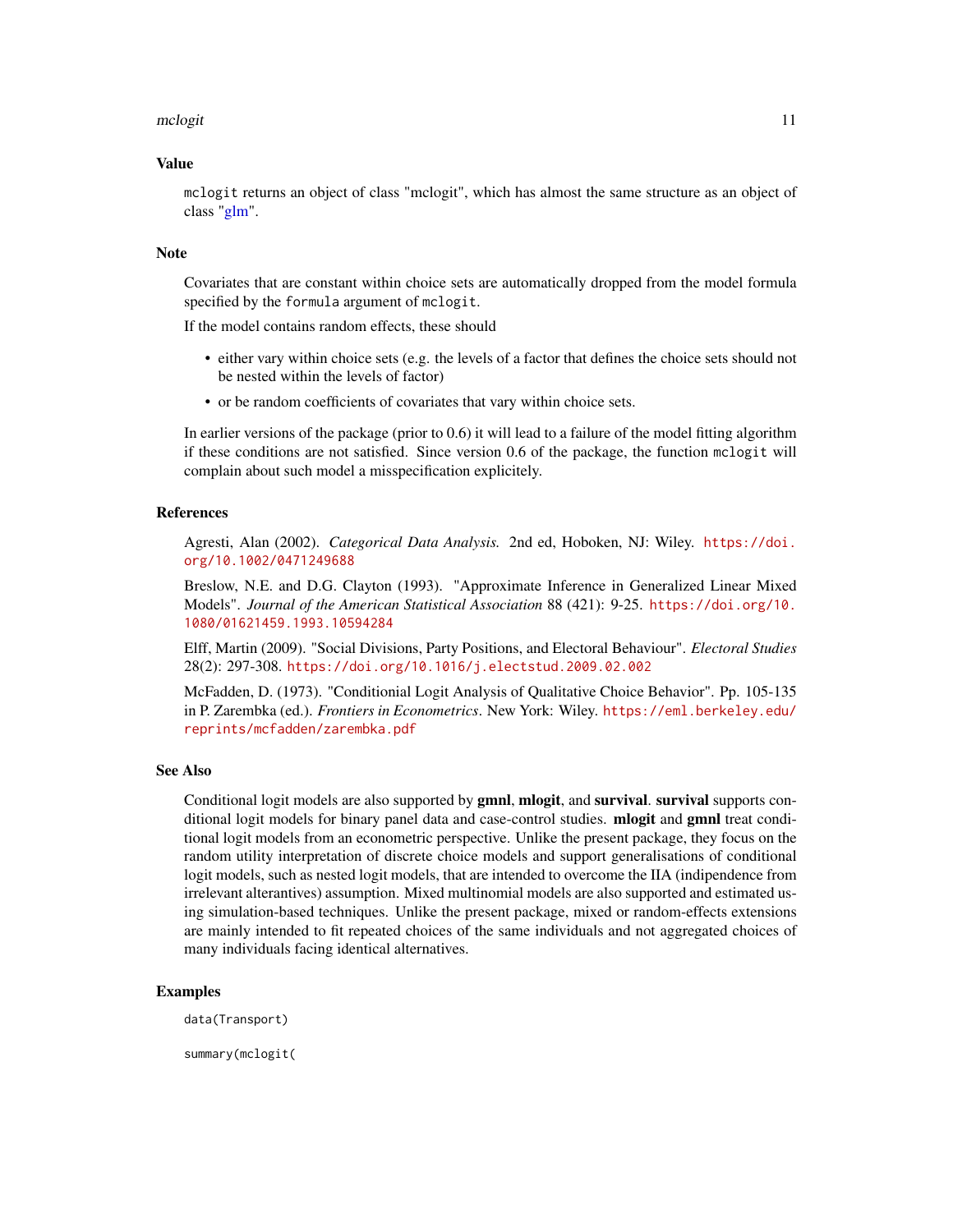```
cbind(resp,suburb)~distance+cost,
 data=Transport
 ))
# This takes a bit longer.
data(electors)
summary(mclogit(
 cbind(Freq,interaction(time,class))~econ.left/class+welfare/class+auth/class,
 random=~1|party.time,
 data=within(electors,party.time<-interaction(party,time))))
```
<span id="page-11-1"></span>mclogit.control *Control Parameters for the Fitting Process*

### Description

mclogit.control returns a list of default parameters that control the fitting process of mclogit.

#### Usage

```
mclogit.control(epsilon = 1e-08,
                maxit = 25, trace=TRUE)
mmclogit.control(epsilon = 1e-08,
                 maxit = 25, trace=TRUE,
                 trace.inner=FALSE,
                 avoid.increase = FALSE,
                 break.on.increase = FALSE,
                 break.on.infinite = FALSE,
                 break.on.negative = FALSE)
```
#### Arguments

| epsilon           | positive convergence tolerance $\epsilon$ ; the iterations converge when $ dev-dev_{old} /( dev +$<br>$0.1) < \epsilon.$ |  |  |  |  |
|-------------------|--------------------------------------------------------------------------------------------------------------------------|--|--|--|--|
| maxit             | integer giving the maximal number of IWLS or PQL iterations.                                                             |  |  |  |  |
| trace             | logical indicating if output should be produced for each iteration.                                                      |  |  |  |  |
| trace.inner       | logical; indicating if output should be produced for each inner iteration of the<br>POL method.                          |  |  |  |  |
|                   | avoid increase logical; should an increase of the deviance be avoided by step truncation?                                |  |  |  |  |
| break.on.increase |                                                                                                                          |  |  |  |  |
|                   | logical; should an increase of the deviance be avoided by stopping the algo-                                             |  |  |  |  |
|                   | rithm?                                                                                                                   |  |  |  |  |
| break.on.infinite |                                                                                                                          |  |  |  |  |
|                   | logical; should an infinite deviance stop the algorithm instead of leading to step                                       |  |  |  |  |
|                   | truncation?                                                                                                              |  |  |  |  |
| break.on.negative |                                                                                                                          |  |  |  |  |
|                   | logical; should a negative deviance stop the algorithm?                                                                  |  |  |  |  |

<span id="page-11-0"></span>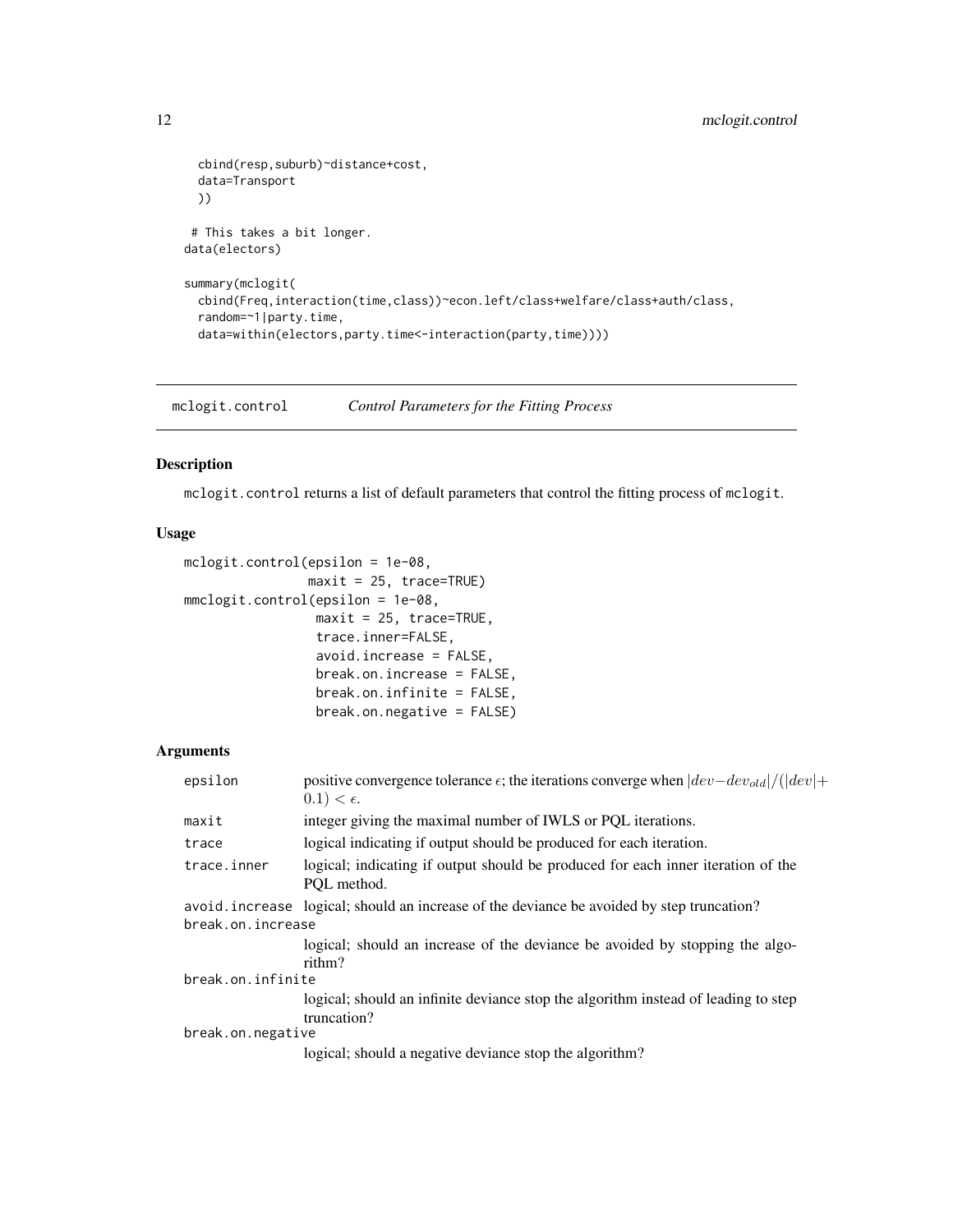# <span id="page-12-0"></span>mclogit.fit 13

# Value

A list.

# <span id="page-12-1"></span>mclogit.fit *Internal functions used for model fit.*

# Description

These functions are exported and documented for use by other packages. They are not intended for end users.

#### Usage

```
mclogit.fit(y, s, w, X,
            dispersion=FALSE,
            start = NULL, offset = NULL,
            control = mclogit.control())
mmclogit.fitPQLMQL(y, s, w, X, Z, groups, start,
                   offset = NULL, method=c("PQL","MQL"),
                   estimator = c("ML","REML"),
```
control = mmclogit.control())

#### Arguments

| y          | a response vector. Should be binary.                                                                                              |
|------------|-----------------------------------------------------------------------------------------------------------------------------------|
| S          | a vector identifying individuals or covariate strata                                                                              |
| W          | a vector with observation weights.                                                                                                |
| X          | a model matrix; required.                                                                                                         |
| dispersion | a logical value or a character string; whether and how a dispersion parameter<br>should be estimated. For details see dispersion. |
| 7          | the random effects design matrix.                                                                                                 |
| groups     | a list of grouping factors.                                                                                                       |
| start      | an optional numerical vector of starting values for the coefficients.                                                             |
| offset     | an optional model offset. Currently only supported for models without random<br>effects.                                          |
| method     | a character string, either "PQL" or "MQL", specifies the type of the quasilikeli-<br>hood approximation.                          |
| estimator  | a character string; either "ML" or "REML", specifies which estimator is to be<br>used/approximated.                               |
| control    | a list of parameters for the fitting process. See mclogit.control                                                                 |

# Value

A list with components describing the fitted model.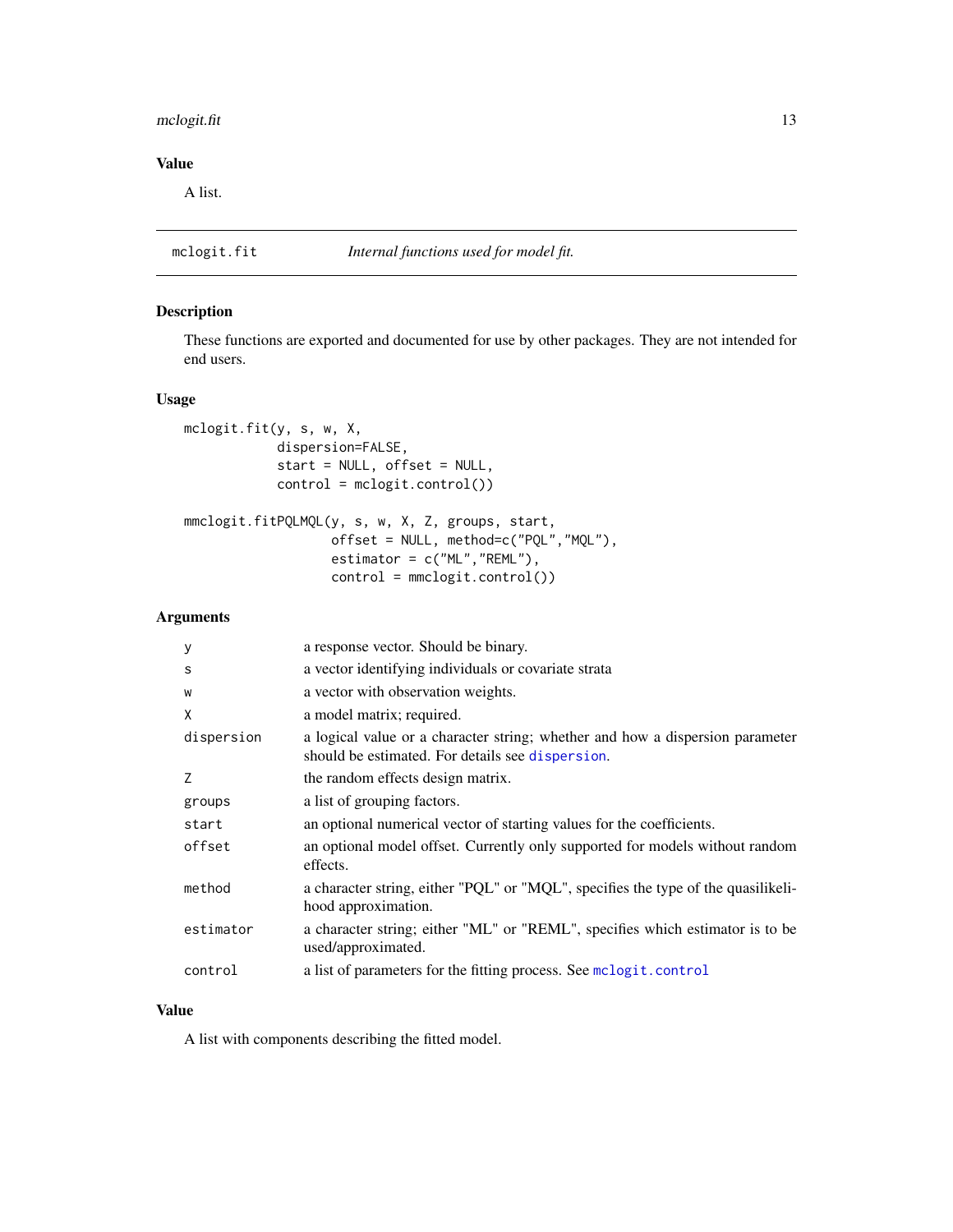<span id="page-13-0"></span>predict *Predicting responses or linear parts of the baseline-category and conditional logit models*

# Description

The predict() methods allow to obtain within-sample and out-of-sample predictions from models fitted with mclogit() and mblogit().

For models with random effecs fitted using the PQL-method, it is possible to obtain responses that are conditional on the reconstructed random effects.

# Usage

```
## S3 method for class 'mblogit'
predict(object, newdata=NULL,type=c("link","response"),se.fit=FALSE, ...)
## S3 method for class 'mclogit'
predict(object, newdata=NULL,type=c("link","response"),se.fit=FALSE, ...)
## S3 method for class 'mmblogit'
predict(object, newdata=NULL,type=c("link","response"),se.fit=FALSE,
                             conditional=TRUE, ...)
## S3 method for class 'mmclogit'
predict(object, newdata=NULL,type=c("link","response"),se.fit=FALSE,
                             conditional=TRUE, ...)
```
#### Arguments

| object      | an object in class "mblogit", "mmblogit", "mclogit", or "mmclogit"                                                                                                                                                                                                         |
|-------------|----------------------------------------------------------------------------------------------------------------------------------------------------------------------------------------------------------------------------------------------------------------------------|
| newdata     | an optional data frame with new data                                                                                                                                                                                                                                       |
| type        | a character string specifying the kind of prediction                                                                                                                                                                                                                       |
| se.fit      | a logical value; whether predictions should be accompanied with standard errors                                                                                                                                                                                            |
| conditional | a logical value; whether predictions should be made conditional on the random<br>effects (or whether they are set to zero, <i>i.e.</i> their expectation). This argument<br>is consequential only if the "mmblogit" or "mmclogit" object was created with<br>method="POL". |
| $\cdots$    | other arguments, ignored.                                                                                                                                                                                                                                                  |

# Value

The predict methods return either a matrix (unless called with se.fit=TRUE) or a list with two matrix-valued elements "fit" and "se.fit".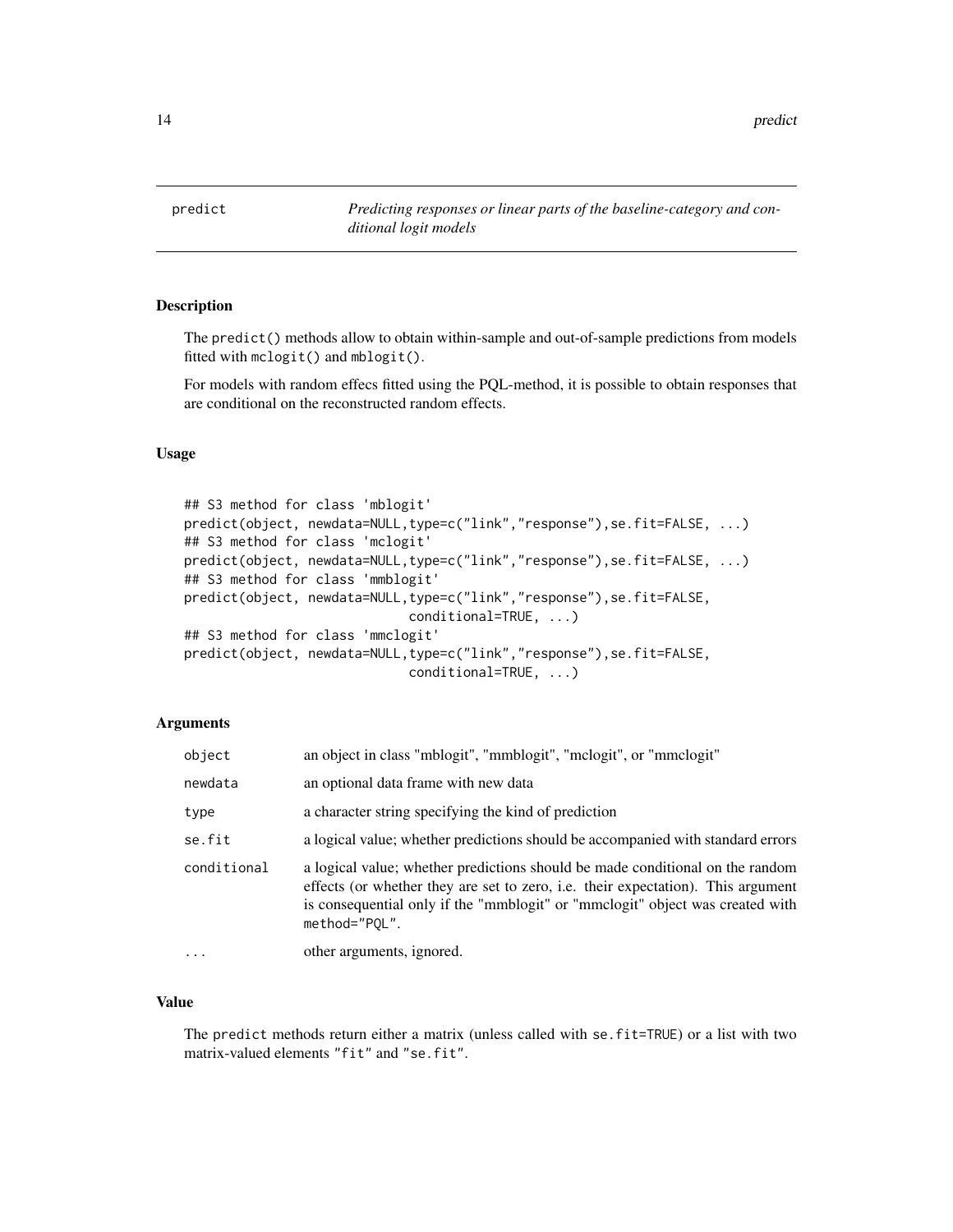#### <span id="page-14-0"></span>simulate.mclogit 15

#### Examples

```
library(MASS)
(house.mblogit <- mblogit(Sat ~ Infl + Type + Cont,
                          data = housing,
                          weights=Freq))
head(pred.house.mblogit <- predict(house.mblogit))
str(pred.house.mblogit <- predict(house.mblogit,se=TRUE))
head(pred.house.mblogit <- predict(house.mblogit,
                                   type="response"))
str(pred.house.mblogit <- predict(house.mblogit,se=TRUE,
                                  type="response"))
# This takes a bit longer.
data(electors)
(mcre <- mclogit(
   cbind(Freq,interaction(time,class))~econ.left/class+welfare/class+auth/class,
    random=~1|party.time,
    data=within(electors,party.time<-interaction(party,time))))
str(predict(mcre))
str(predict(mcre,type="response"))
str(predict(mcre,se.fit=TRUE))
str(predict(mcre,type="response",se.fit=TRUE))
```

| simulate.mclogit |        |  | Simulating responses from baseline-category and conditional logit |  |  |
|------------------|--------|--|-------------------------------------------------------------------|--|--|
|                  | models |  |                                                                   |  |  |

#### Description

The simulate() methods allow to simulate responses from models fitted with mclogit() and mblogit(). Currently only models *without* random effects are supported for this.

#### Usage

```
## S3 method for class 'mblogit'
simulate(object, nsim = 1, seed = NULL, ...)
## S3 method for class 'mclogit'
simulate(object, nsim = 1, seed = NULL, ...)
```

```
# These methods are currently just 'stubs', causing an error
# message stating that simulation from models with random
# effects are not supported yet
## S3 method for class 'mmblogit'
simulate(object, nsim = 1, seed = NULL, ...)
## S3 method for class 'mmclogit'
simulate(object, nsim = 1, seed = NULL, ...)
```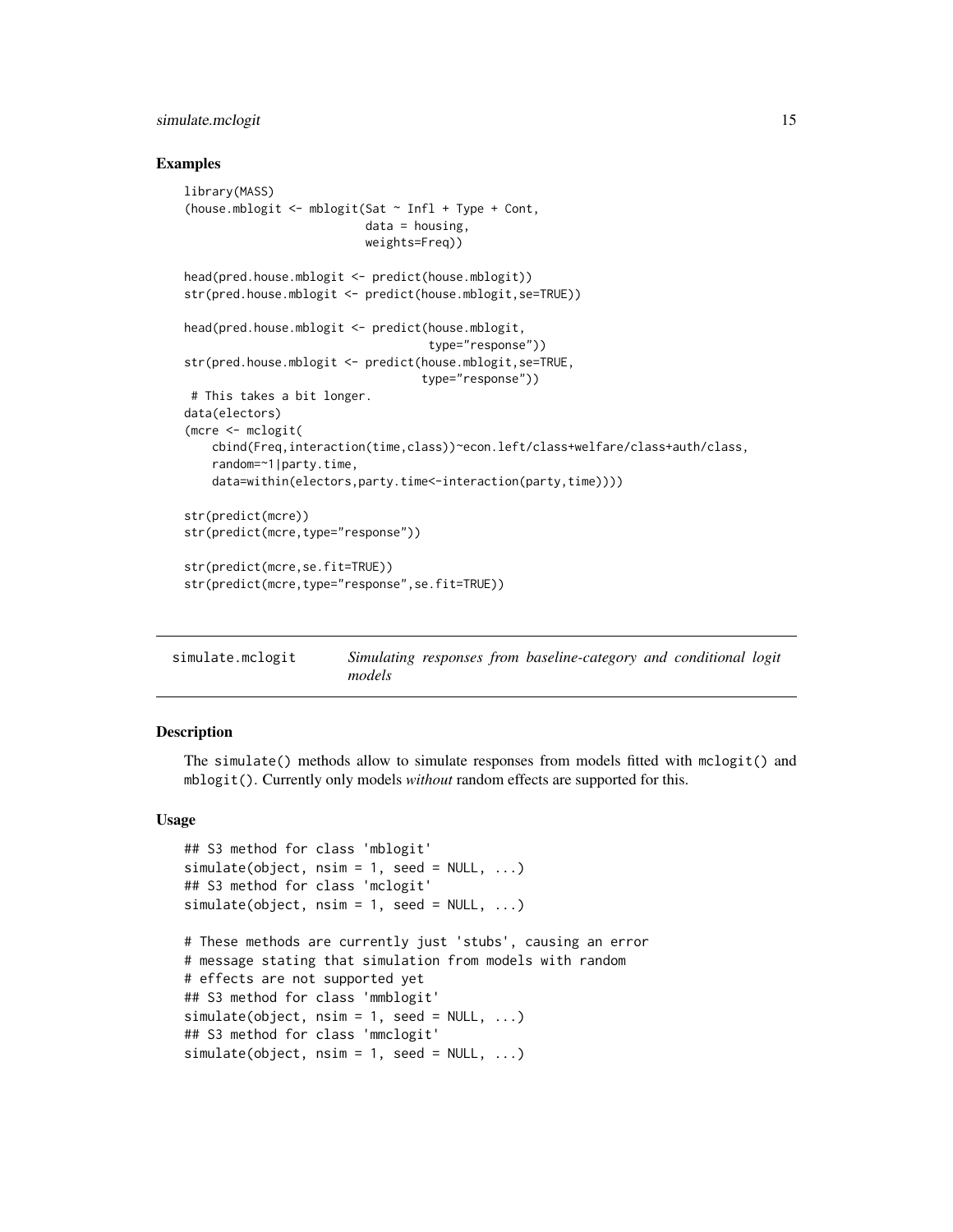#### <span id="page-15-0"></span>Arguments

| object   | an object from the relevant class                                                                                                                                                              |
|----------|------------------------------------------------------------------------------------------------------------------------------------------------------------------------------------------------|
| nsim     | a number, specifying the number of simulated responses for each observation.                                                                                                                   |
| seed     | an object specifying if and how the random number generator should be initial-<br>ized ('seeded'). The interpetation of this argument follows the default method,<br>see link[stats]{simulate} |
| $\cdots$ | other arguments, ignored.                                                                                                                                                                      |

#### Value

The result of the [simulate](#page-0-0) method for objects created by [mclogit](#page-8-1) is a data frame with one variable for each requested simulation run (their number is given by the nsim= argument). The contents of the columns are counts (or zero-one values), with group-wise multinomial distribution (within choice sets) just like it is assumed for the original response.

The shape of the result of the [simulate](#page-0-0) method for objects created by [mblogit](#page-5-1) is also a data frame. The variables within the data frame have a mode or shape that corresponds to the response to which the model was fitted. If the response is a matrix of counts, then the variables in the data frame are also matrices of counts. If the response is a factor and [mblogit](#page-5-1) was called with an argument from.table=FALSE, the variables in the data frame are factors with the same factor levels as the response to which the model was fitted. If instead the function was called with from.table=TRUE, the variables in the data frame are counts, which represent frequency weights that would result from applying [as.data.frame](#page-0-0) to a contingency table of simulated frequency counts.

# Examples

```
library(MASS)
(house.mblogit <- mblogit(Sat ~ Infl + Type + Cont,
                          data = housing,
                          weights=Freq,
                          from.table=TRUE))
sm <- simulate(house.mblogit,nsim=7)
housing.long <- housing[rep(seq.int(nrow(housing)),housing$Freq),]
(housel.mblogit <- mblogit(Sat ~ Infl + Type + Cont,
                           data=housing.long))
sml <- simulate(housel.mblogit,nsim=7)
housing.table <- xtabs(Freq~.,data=housing)
housing.mat <- memisc::to.data.frame(housing.table)
head(housing.mat)
(housem.mblogit <- mblogit(cbind(Low,Medium,High) ~
                               Infl + Type + Cont,
                           data=housing.mat))
smm <- simulate(housem.mblogit,nsim=7)
str(sm)
str(sml)
str(smm)
```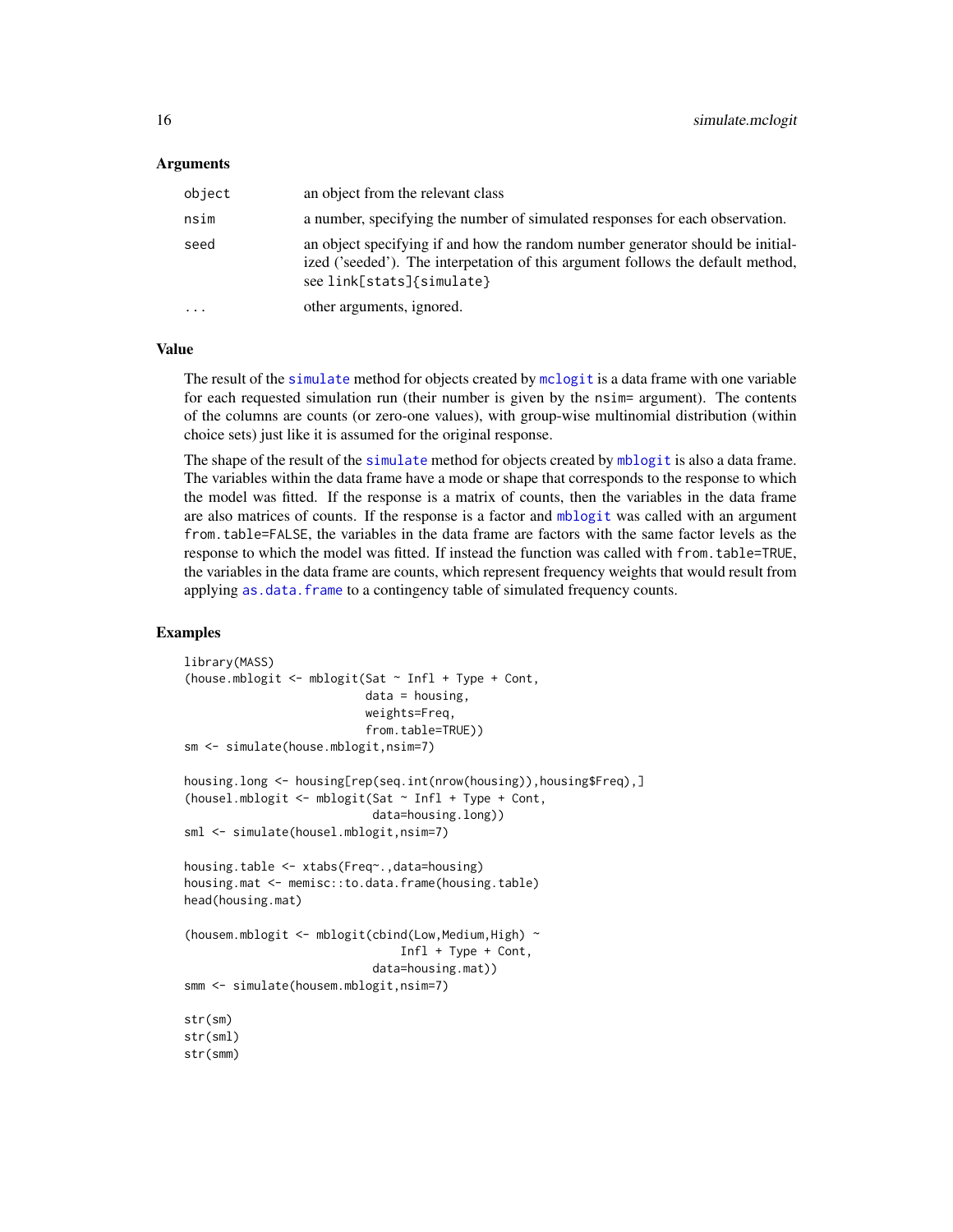#### <span id="page-16-0"></span>Transport 17

head(smm[[1]])

# Transport *Choice of Means of Transport*

# Description

This is an artificial data set on choice of means of transport based on cost and walking distance.

## Usage

data(Transport)

#### Format

A data frame containing the following variables:

transport means of transportation that can be chosen. suburb identifying number for each suburb distance walking distance to bus or train station cost cost of each means of transportation working size of working population of each suburb prop.true true choice probabilities resp choice frequencies of means of transportation